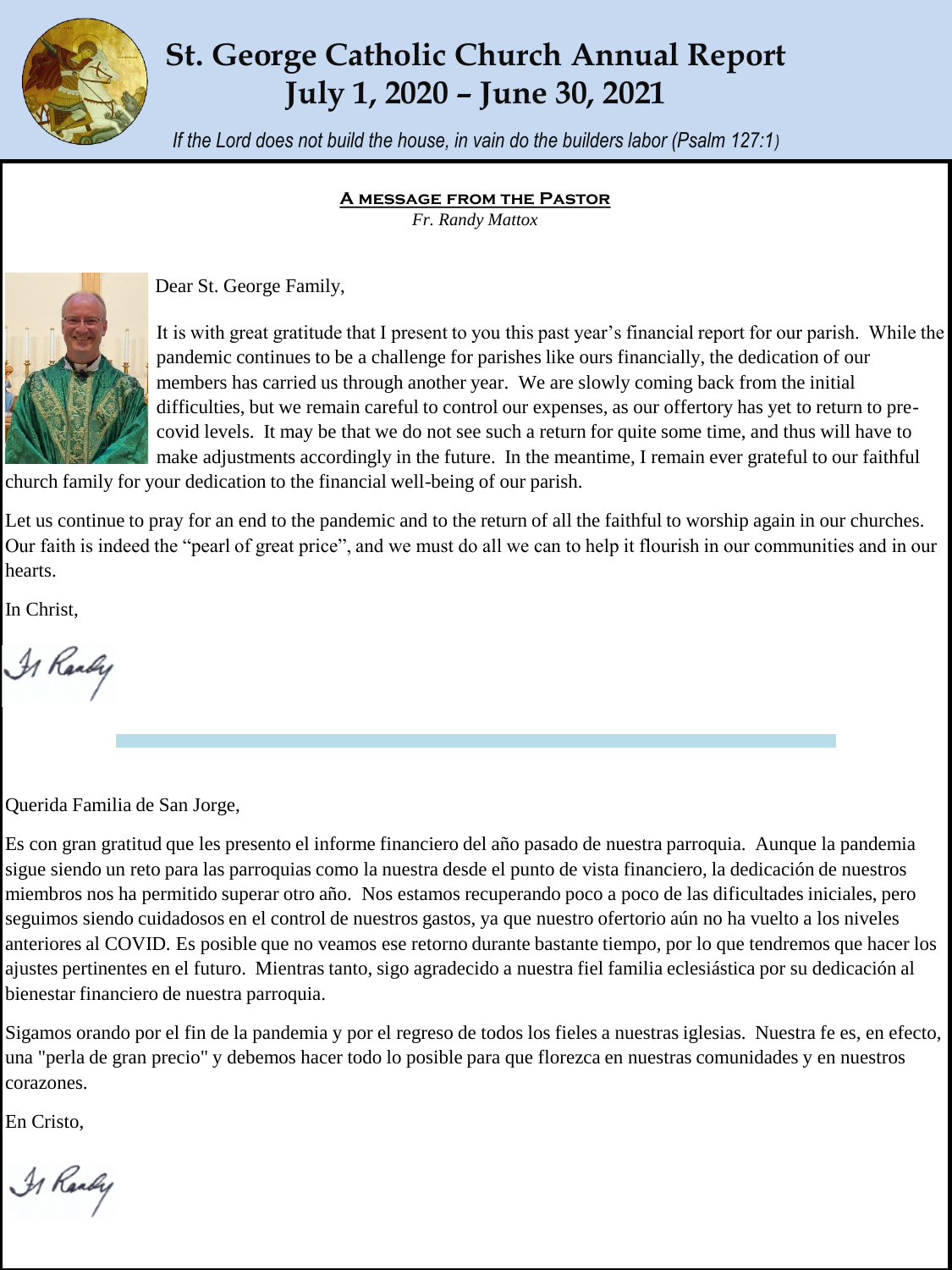## Saint George Catholic Church Revenue/ Expenditure Statement for July 1, 2020 — June 30, 2021, with Comparison to 2020

| <b>REVENUE</b>                     |                     |              |
|------------------------------------|---------------------|--------------|
|                                    | 2020                | 2021         |
| Offertory In Pew                   | \$381.087.90        | \$302,607.12 |
| <b>Offertory Online</b>            | \$303,053.02        | \$300,474.78 |
| Interest Income                    | \$11,834.89         | \$3,916.37   |
| Maintaining God's House            | \$65,274.40         | \$56,756.54  |
| <b>Endowment Income and Gains</b>  | \$28,741.50         | \$30,109.90  |
| <b>Hospitality</b>                 | \$1,243.89          | 0.00         |
| Altar Flowers                      | \$2,292.00          | \$3,090.00   |
| Georgia Bulletin                   | \$315.00            | \$268.00     |
| School of Religion                 | \$12,444.70         | \$6,013.00   |
| Preschool                          | \$19,658.00         | \$13,200.00  |
| Annual Appeal Refund               | \$19,343.52         | \$13,684.02  |
| Other Income                       | \$868.00            | \$92.00      |
| Total Revenue                      | \$846,156.82        | \$730,211.73 |
|                                    | <b>EXPENDITURES</b> |              |
|                                    | 2020                | 2021         |
| Liturgy                            | \$140,010.88        | \$113,895.49 |
| Religious Education                | \$128,217.98        | \$52,056.68  |
| Special Ministries                 | \$1,376.43          | 0.00         |
| <b>Hospitality Expenses</b>        | \$735.14]           | 0.00         |
| Administrative and General         | \$184,075.46        | \$176,191.17 |
| Facilities                         | \$166,193.39        | 159,594.75   |
| Rectory                            | \$38,596.44         | \$15,675.53  |
| Archdiocesan Support - Assessments | \$128,913.84        | \$91,816.92  |
| Georgia Bulletin                   | \$2,492.00          | \$2,380.00   |
| Music                              | \$12,896.20         | \$31,216.00  |
| Hispanic Ministry                  | 0.00                | 0.00         |
| Capital Expense (Interest)         | 0.00                | 0.00         |
| Preschool                          | \$39,539.12         | \$41,061.13  |
| Total Expenditures                 | \$843,046.88        | \$683,887.67 |
| Net Revenue Over Expense           | \$3,109.94          | \$46,324.06  |
| Liabilities as of June 30th        | \$0.00              | \$0.00       |
| <b>TOTAL BALANCE</b>               | \$3,109.94          | \$46,324.06  |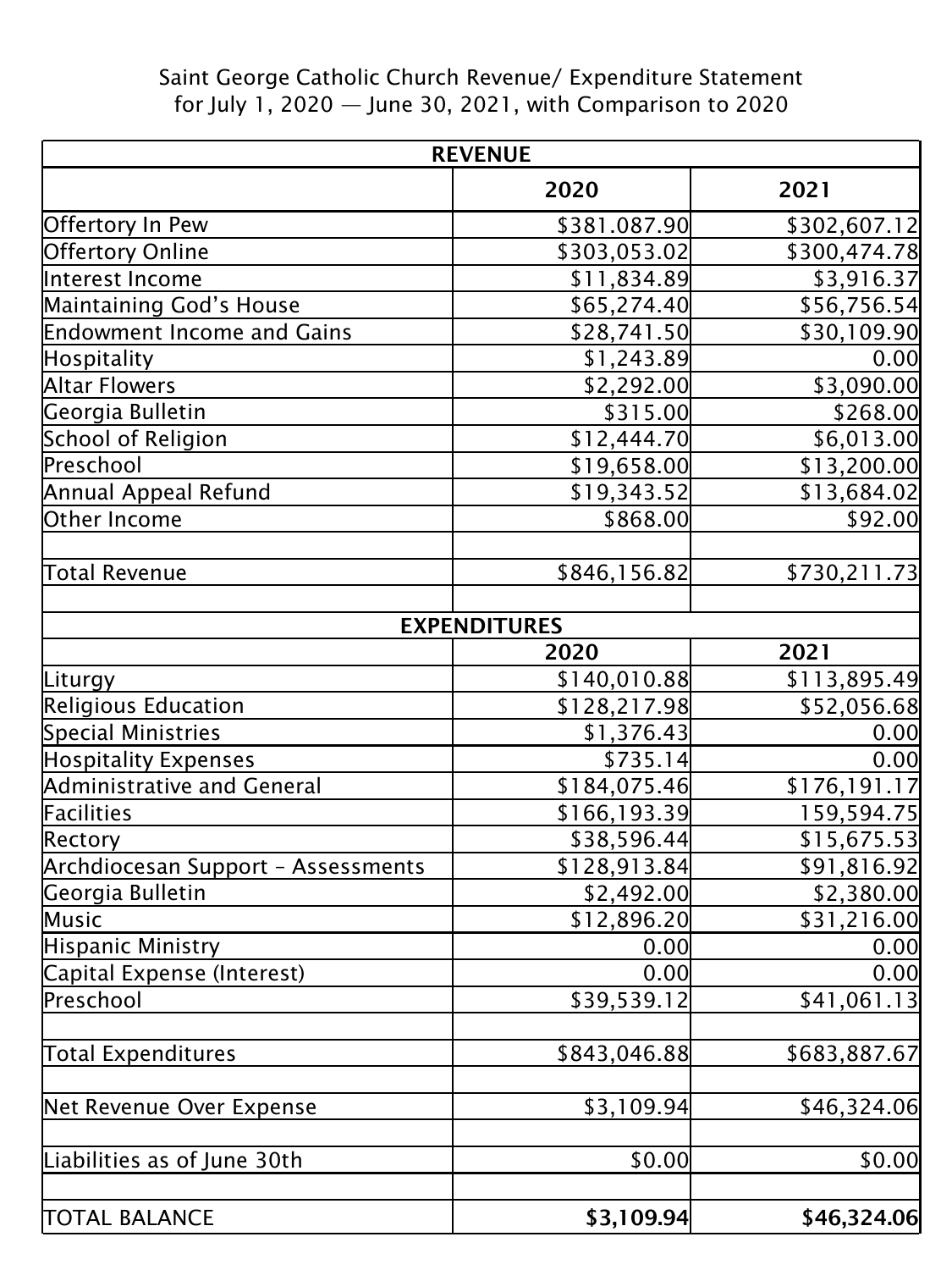# OUTREACH & SERVICE MINISTRIES

St. George is blessed with many outreach ministries which provide different services to our parish and community. Through the generous support of the parishioners of St. George, we collected (and spent) a total of **\$ 305,448.74** for all our active outreach ministries. These ministries include St. Vincent de Paul, the Knights of Columbus, Respect Life, Haiti ministry. Also, we made in kind donations through different programs coordinated by our faith formation team. We thank you so much for your generosity.



## RESPECT LIFE

\$1,170.00 - Parishioner Donations

## St. Vincent de Paul Society

Total Income: \$293,235.44

Donations from parishioners: \$ 162,368.43 Contributions from SVdP Conferences: \$ 25,500.00 Grants (Clothes Less Traveled/ Kroger): \$ 20,186.95 Disaster relief funding: \$79,343 Miscellaneous: \$ 5,837.95

Total Expenses: \$ 294,793.59

Assistance to those we serve: \$ 279,793.59 Contributions to SVdP Atlanta Council: \$ 14,895.55 Operating Expenses: \$ 392.87

#### Includes contributions from St. George and St. Mary Magdalene churches.

HAITI **Ministry** 

\$2,454.00 in Parishioner Donations \$ 5,607.98 in Haiti Store Donations Total Donated \$ 8,061.98



**Prayer Candle Ministry** Parish Donations: \$2,981.32 Expenses: \$3,226.10

## **Donations to St. George**

St. John Bosco Scholarship Award: \$500.00 St. Joseph Statue: \$300

THANKSGIVING BASKETS

ANGEL TREE

81 individuals helped in 24 families

96 individuals helped in 40 families

God's work on earth must truly be our own. –John F. Kennedy *La obra de Dios en la tierra debe ser verdaderamente nuestra.*